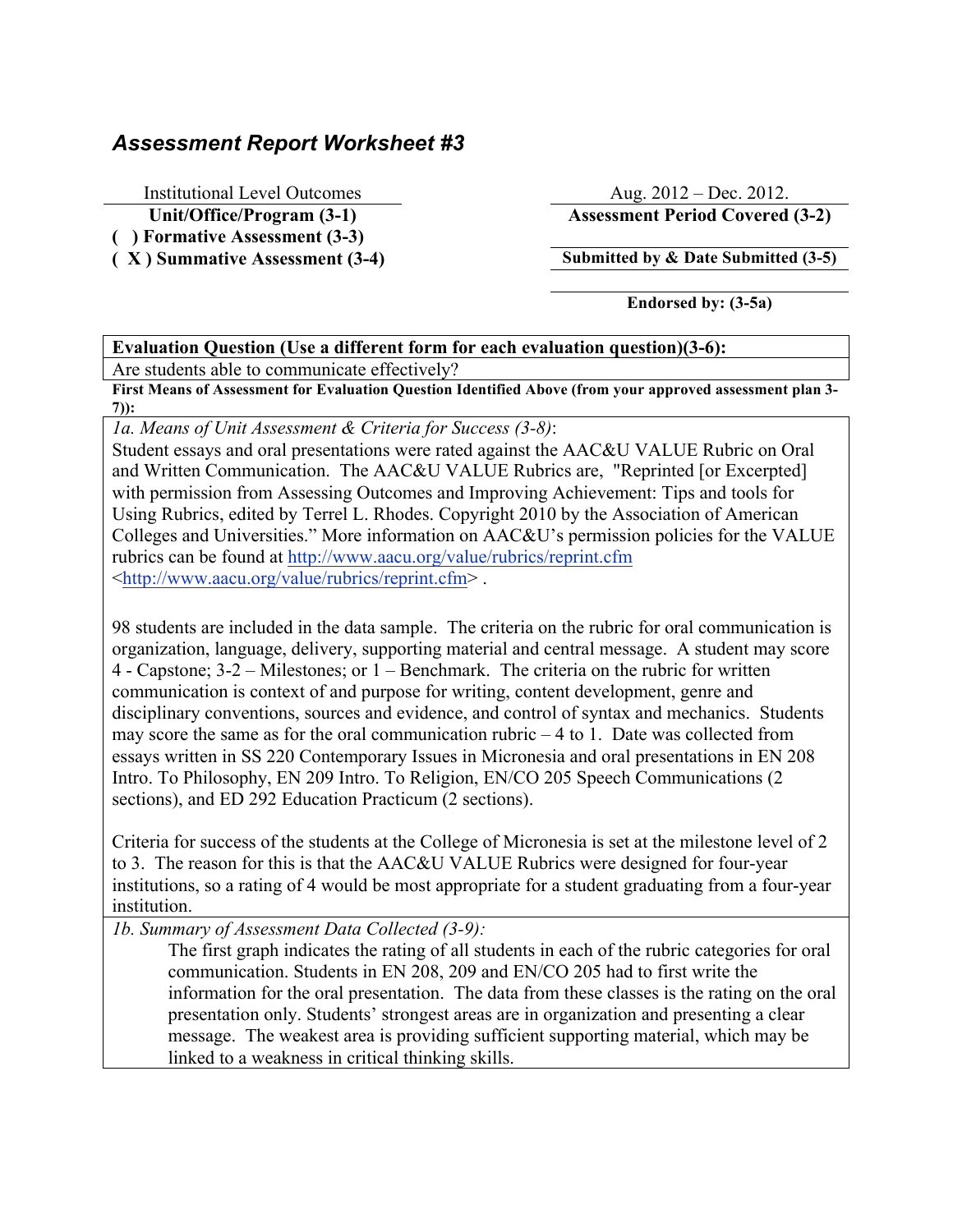

The pie chart below indicates average rating for each area. It is noted that overall students are rating 2.3 to 2.5. This rating reaches the minimum criteria for success at the College of Micronesia-FSM



The last chart shows the mean score in each category for the writing rubric. Again all students scored within the acceptable range of 2 to 3. Syntax was the lowest category with an average rating of 2 and all other categories showing an average rating of 3.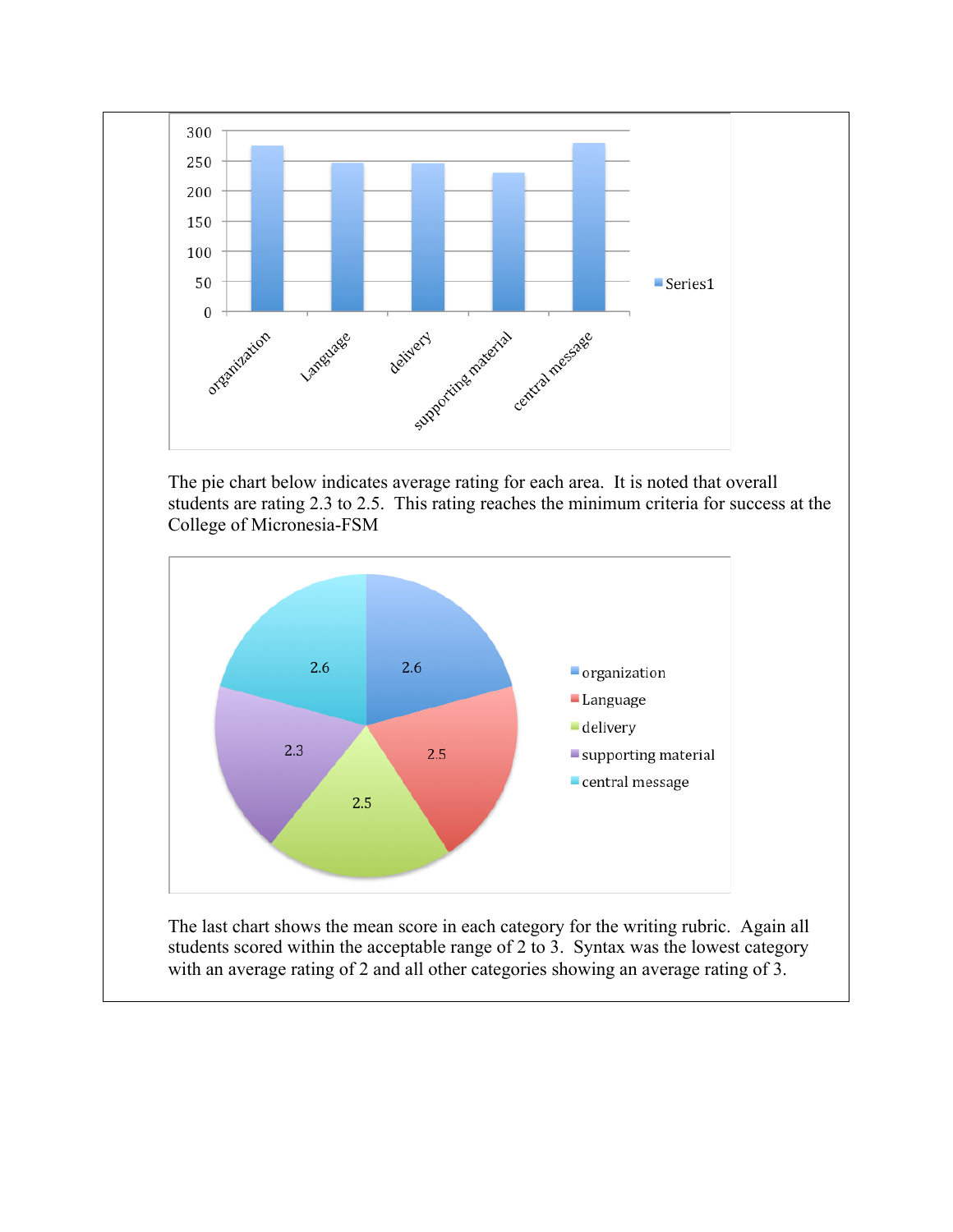

## **Second Means of Assessment for Evaluation Question Identified Above (from your approved assessment plan) (3-11):**

*2a. Means of Unit Assessment & Criteria for Success*:

An indirect method of assessment comes from the Business Advisory Board meeting. Members of this board are from a variety of interest areas not only the business sector: MiCare, FSM Coconut Development Authority, Etscheit's Enterprises, FSM Development Bank, FSMTC, JICA, CTSI Logistics, Tuna Commission, FSM Petroleoum Corporation, Genesis Island Family Clinic & Pharmacy, Ray & Dors, United Airlines, Bank of FSM, and the Secretariat of the Pacific Community (SPC). The Board was specifically asked to comment on what they thought of COM-FSM graduates.

*2b. Summary of Assessment Data Collected:*

The statement they made about the COM-FSM graduates communication abilities is, "Failure of some graduates to communicate well during job interviews, as well as their apparent lack of selfconfidence and clear sense of purpose, were among the weaknesses observed by many employers." The employer felt students did not speak with confidence, didn't ask questions, and probably didn't know how to prepare for a job interview. Full details of this meeting can be viewed at

http://wiki.comfsm.fm/Academic\_Programs/AS\_Business\_Administration/%5BBAC%5D\_News \_Release

*2c: Use of Results to Improve Program/Unit Impact/Services [Closing the loop]:*

- o Revise assessment strategies in appropriate courses to include opportunities for students to be evaluated on asking questions.
- o Revise assessment strategies in appropriate courses to include more opportunities for oral presentations to help build self-confidence.
- o Include interview techniques and practice in a first year experience course,